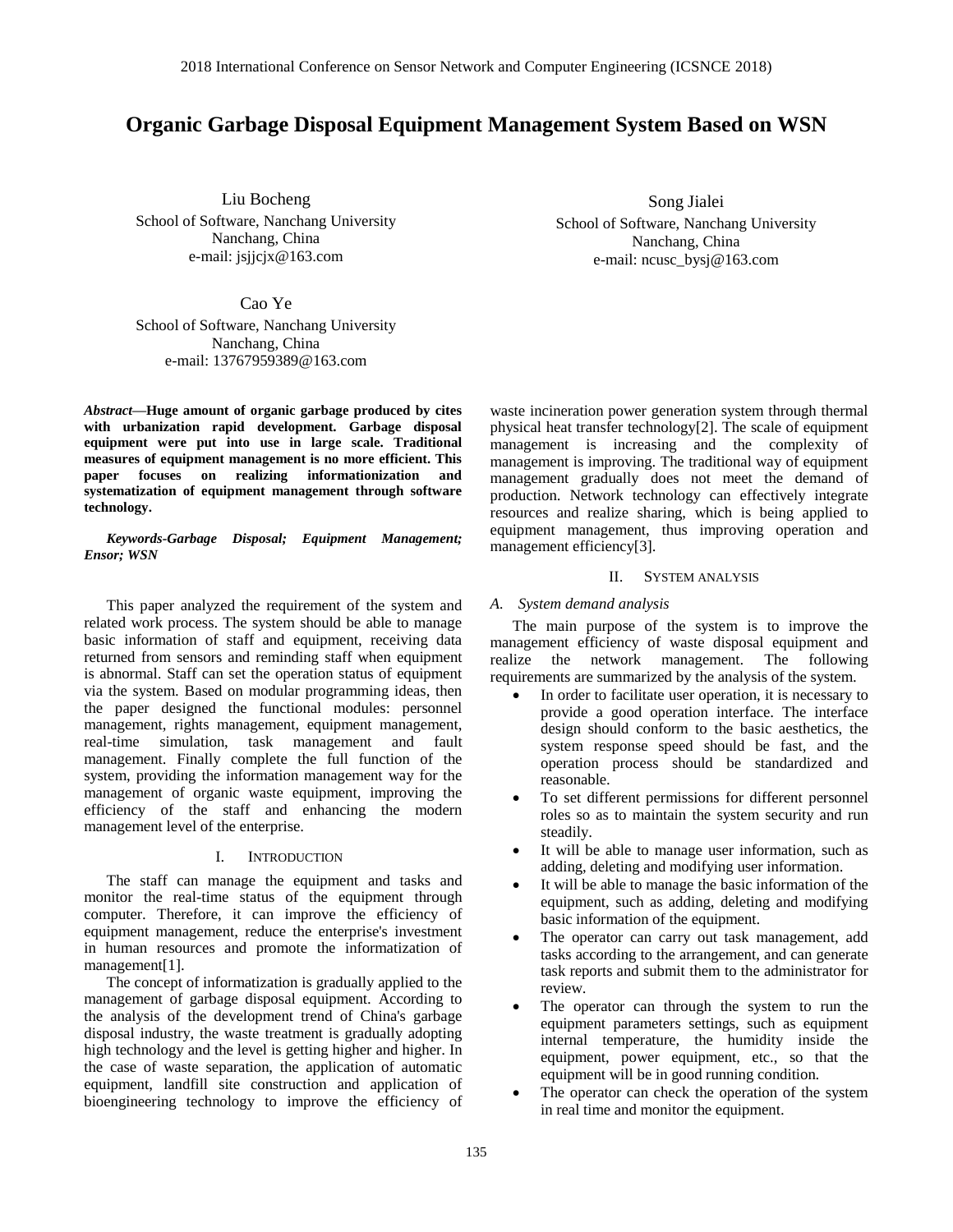• In the case of equipment failure, the system can notify operators in different ways, such as sending text messages, page pop-up prompts, etc.

# *B. System function analysis*

# *1) User management*

User can check their personal information and change their passwords. The administrator can manage user information after login, such as adding, deleting, modifying user information and modifying users' permission.

## *2) Task management*

Administrators distribute tasks by the system, distribute them to executives, and review the submitted tasks. The task performer modifies the status of the task according to the progress of the task, and then submits the task or gives it to the next performer.

# *3) Equipment management*

The operator can manage the basic information by the system, such as add, delete, modify the basic information of the equipment, and can view the equipment operation manual, at the same time they can intuitively see location of the equipment through the map.

# *4) Device control*

The operator changes the operating parameters of the equipment, such as internal temperature, internal humidity and machine power, so as to control the operation state of the equipment and improve the operation efficiency of the equipment.

# *5) Real-time monitoring*

The operator can monitor the machine and check the running status of the machine in real time.

# *6) Fault management*

System can detect the abnormality of the device and notify the operator via SMS or webpage reminder, and the fault information will be added to the fault log.

## III. SYSTEM DESIGN

#### *A. Overall system design*

The overall design of the system is to carry out the overall plan for the previous analysis, and provide concrete solutions for the realization of the system. The organic waste recycling operation management system not only needs realtime monitoring of the equipment, but also can manage the equipment and improve the working efficiency of the users. According to business function, business process, we design corresponding function and business logic design. And by analyzing the data and entity types involved in the system, the design of the database will be completed.

# *B. System architecture*

The architecture of the software system is as follows.



Figure 1. System architecture

View layer handles the interface presentation and user interaction.

Business layer handles the request sent by the user and returns the result of the request to the view layer. At the same time, you will get the data needed by the view layer by calling the persistence layer's mapper interface.

Persistence layer connects to the database, and the data will be processed by the mapper interface.

## *C. System function design*

Through the business analysis of the system, the system function is divided into the following contents according to the module.



Figure 2. Function module

The functions of each module are as follows:

# *1) User permission management*

Different users have different executable rights, and from the business logic, it needs to set different roles for different users, which is conducive to the system's safe and stable operation.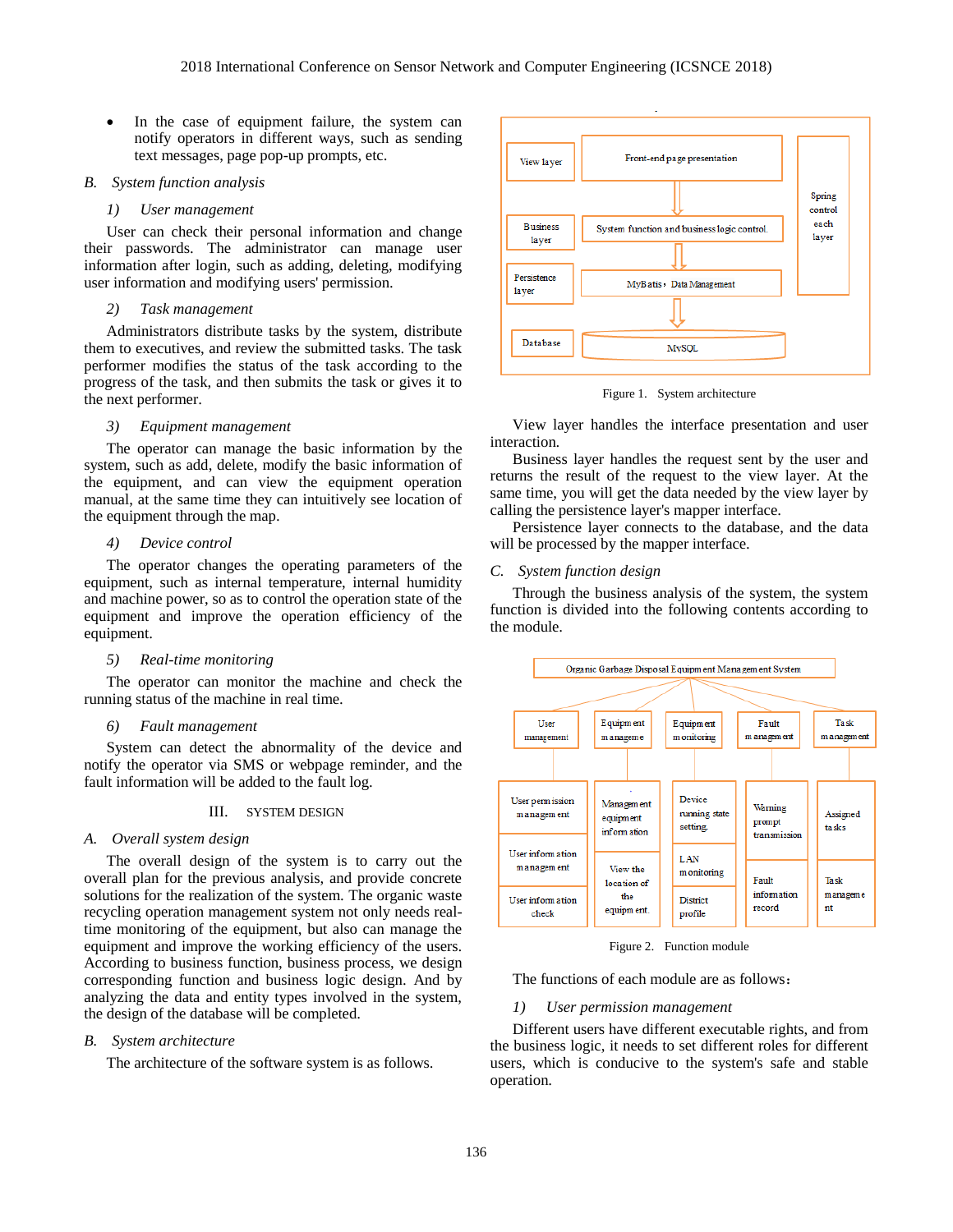## *2) User information management*

Manage user information, including add, delete, modify, and other basic operations.

# *3) Personal information view*

View all personal information and be able to change the password.

# *4) Equipment information management*

Management equipment information, including adding, modifying, and deleting equipment information and other basic operations.

# *5) Equipment location view*

Display the corresponding location on the map according to the device address.

#### *6) Device running state setting.*

The user sets the internal humidity, temperature and power of the device during operation, thus making the device in a high efficient state of processing.

# *7) Single device monitoring*

Simulates the data sent by the sensor and monitors the state of a single device in real time. The state parameters include the internal temperature of the device, the internal humidity of the equipment and the power of the equipment.

# *8) District profile*

Carry out statistical analysis of equipment quantity information in the area.

#### *9) Warning prompt sending*

When the temperature, humidity or power of the device exceeds the threshold, the system will send a warning to the device owner via text message or the page pop-up box.

## *10) Fault information record*

When the device fails, the system records the specific fault information. The user needs to modify the status of the fault according to the fault.

# *11) Assignment of tasks*

The administrator arranges specific tasks through the system and pushes them to the executor.

# *12) Task management*

The user can update the status of the task in real time according to the task. When the task is completed, it can be submitted to the administrator for review or continued to be pushed to the next executor. Ordinary users manage their own tasks, and administrators can manage all tasks.

## IV. SYSTEM IMPLEMENTATION

# *A. Holistic structure*

The system is managed by maven,and the required reference packages are placed in the pom.xml.First,we deploy the package structure according to the system function.

The functions of each package are as follows.

- Com.ssm.controller contains the related classes of the Spring controller.
- Com.ssm.entity contains the entity types associated with the project.
- Com.ssm.mapper contains the relevant interface files and corresponding XML files for the operation database.
- Com.ssm.service contains the Service Interface associated with Spring.
- Com.ssm.serviceImpl is the implementation of the interface in com.ssm. service.
- The mybatis package contains the configuration file sqlmapconfig.xml for mybatis.
- Spring packages contains spring-related configuration files, including the database configuration management file applicationcontextdao.xml and view management configuration file springmvc.xml and spring security configuration file applicationcontent-security.xml.
- Db.properties is the connection profile for the database.。
- Log4j.properties is the configuration file for the output log.
- Src/main/webapp contains the JSP pages and the imported JavaScript files.

#### *B. Function implementation*

# *1) Login inplementation*

Input user name and password, the corresponding form will be submitted to the information to the spring security processing, if the information from Spring security that match in the database information , it will be send to the corresponding user requests, load the corresponding menu resources, access to the system home page url. If it does not match to the corresponding information, redirect to the login page. Spring security needs to implement this functionality, in addition to implementing the corresponding configuration in applications-security.xml.

# *2) Equipment management information*

User can view the information of the device, add, modify, delete, search, and export the required information to excel.

After clicking the location button, the user can view the location of the device. The map uses Baidu Map interface to realize, click the geographical position button and then the location of the device and the device number information will be displayed on the map.

# *3) Employee management*

User can view the basic information of the employee and add, delete or find there information. You can also set the users' role. And you can select the columns you want to export to an Excel. The Table uses bootstrap Table to dynamically load employee information.